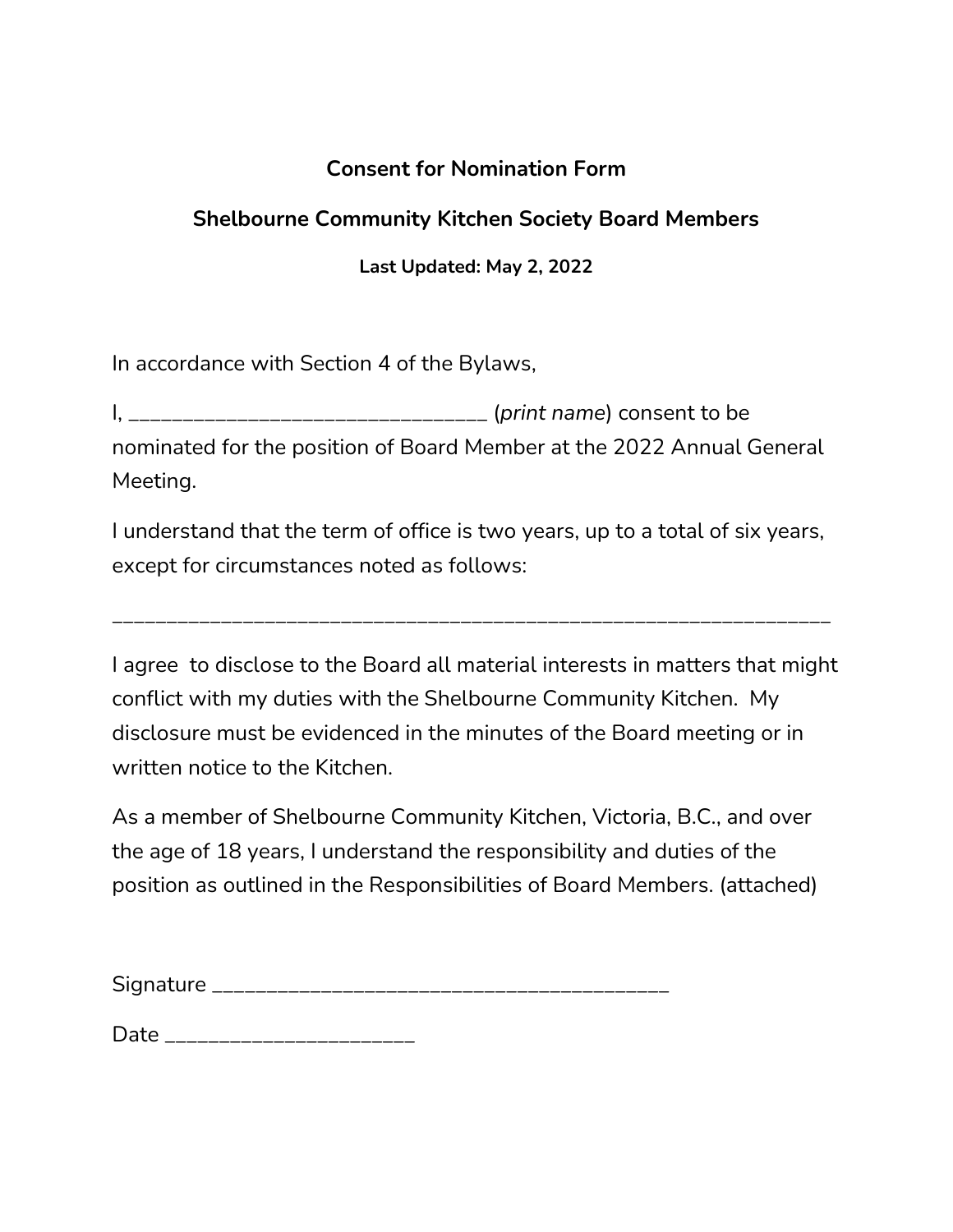### **Shelbourne Community Kitchen**

#### **Responsibilities of Board Members**

### **Last Updated: May, 2022**

#### **A Board Member shall:**

- a) Play a vital role in contributing to the development of the organization's mission, vision, values and strategy, and review and approve the organization's strategic and operating plans. Each board member is expected to serve on one committee as assigned by the Executive.
- b) Contribute to the development, review and approval of the policies pertaining to the board and its activities.
- c) Approve the selection of the Program Director and provide ongoing feedback, counsel, appropriate compensation and see to the formal evaluation by the Board Chair of his/her performance.
- d) Work collaboratively with the director to support his/her role in managing the quality and appropriateness of organizational services and staff according to agreed practices, financial ability and community need.
- e) Ensure organizational sustainability, accountability and transparency in its governance.
- f) Establish mechanisms to ensure that there are effective processes for integrating community, overseeing external communications, advocating and networking on behalf of the Kitchen in financial and community circles
- g) Regularly attend board and assigned committee meetings. The member invests the time to come prepared, ask questions and make positive contributions to discussions.
- h) Demonstrate integrity, fairness and independence of mind.
- i) Respect the confidentiality agreement.
- j) Support collective decisions of the whole board.
- k) Demonstrate support by personally attending or participating in the organization's activities, including fundraising opportunities, and actively promote the Kitchen whenever possible.
- l) Carry out responsibilities in recognition of a fiduciary responsibility to the organization and do not represent the interest of any single stakeholder or partner group. (Fiduciary responsibility means that a board member owes a duty